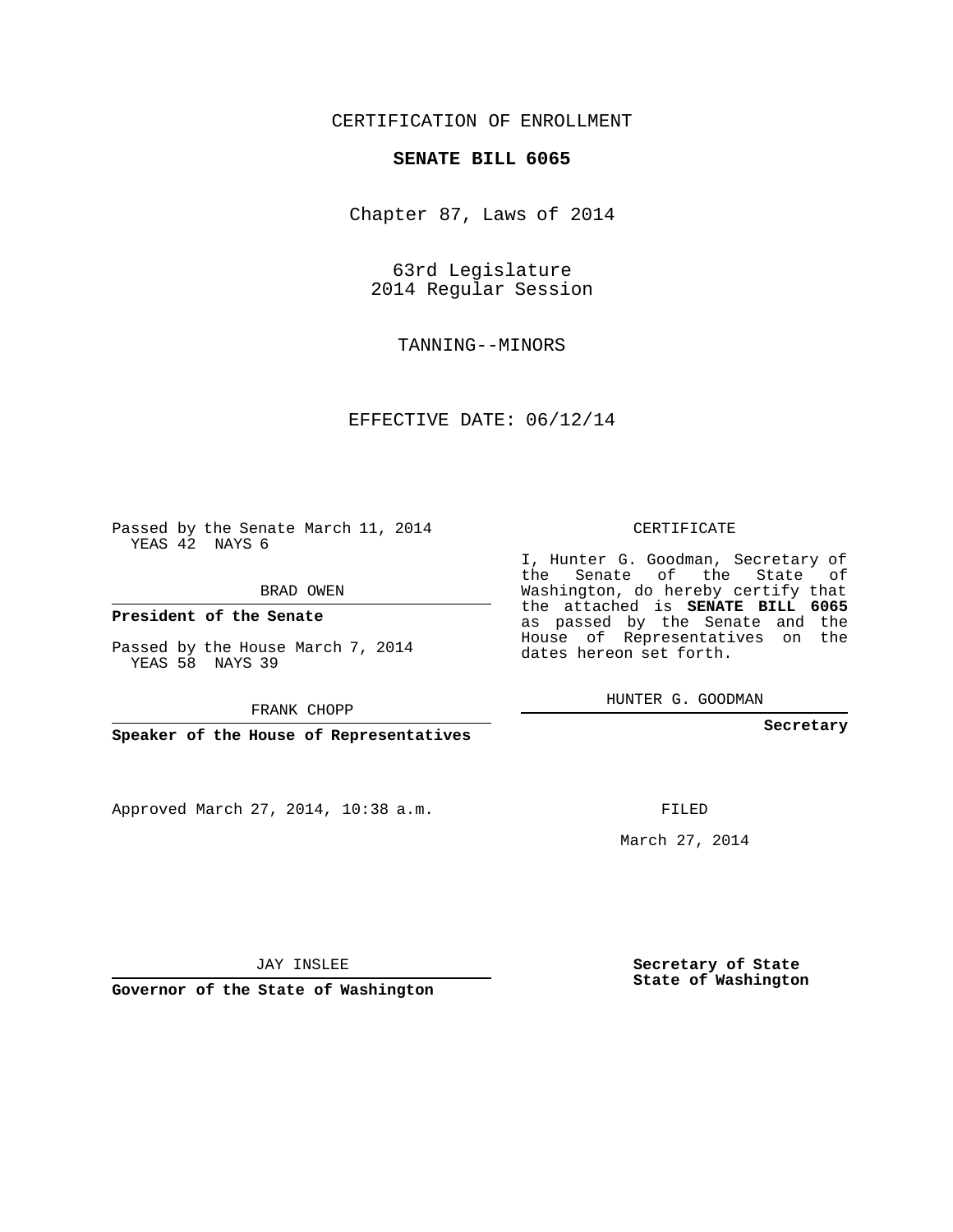## **SENATE BILL 6065** \_\_\_\_\_\_\_\_\_\_\_\_\_\_\_\_\_\_\_\_\_\_\_\_\_\_\_\_\_\_\_\_\_\_\_\_\_\_\_\_\_\_\_\_\_

\_\_\_\_\_\_\_\_\_\_\_\_\_\_\_\_\_\_\_\_\_\_\_\_\_\_\_\_\_\_\_\_\_\_\_\_\_\_\_\_\_\_\_\_\_

## AS AMENDED BY THE HOUSE

Passed Legislature - 2014 Regular Session

**State of Washington 63rd Legislature 2014 Regular Session By** Senators King, Darneille, Kohl-Welles, Hewitt, Conway, and Frockt Read first time 01/15/14. Referred to Committee on Commerce & Labor.

 AN ACT Relating to protecting children under the age of eighteen from the harmful effects of exposure to ultraviolet radiation associated with tanning devices; adding a new chapter to Title 18 RCW; and prescribing penalties.

BE IT ENACTED BY THE LEGISLATURE OF THE STATE OF WASHINGTON:

 NEW SECTION. **Sec. 1.** The definitions in this section apply throughout this chapter unless the context clearly requires otherwise.

 (1) "Tanning facility" means any location, place, area, structure, or business that provides persons access to any ultraviolet tanning device for a fee.

 (2) "Ultraviolet tanning device" means equipment that emits electromagnetic radiation with wavelengths in the air between two hundred and four hundred nanometers used for tanning of the skin including, but not limited to, a sunlamp, tanning booth, or tanning bed. An ultraviolet tanning device does not mean a phototherapy device which may be used by or under the direct supervision of a licensed physician who is trained in the use of phototherapy devices.